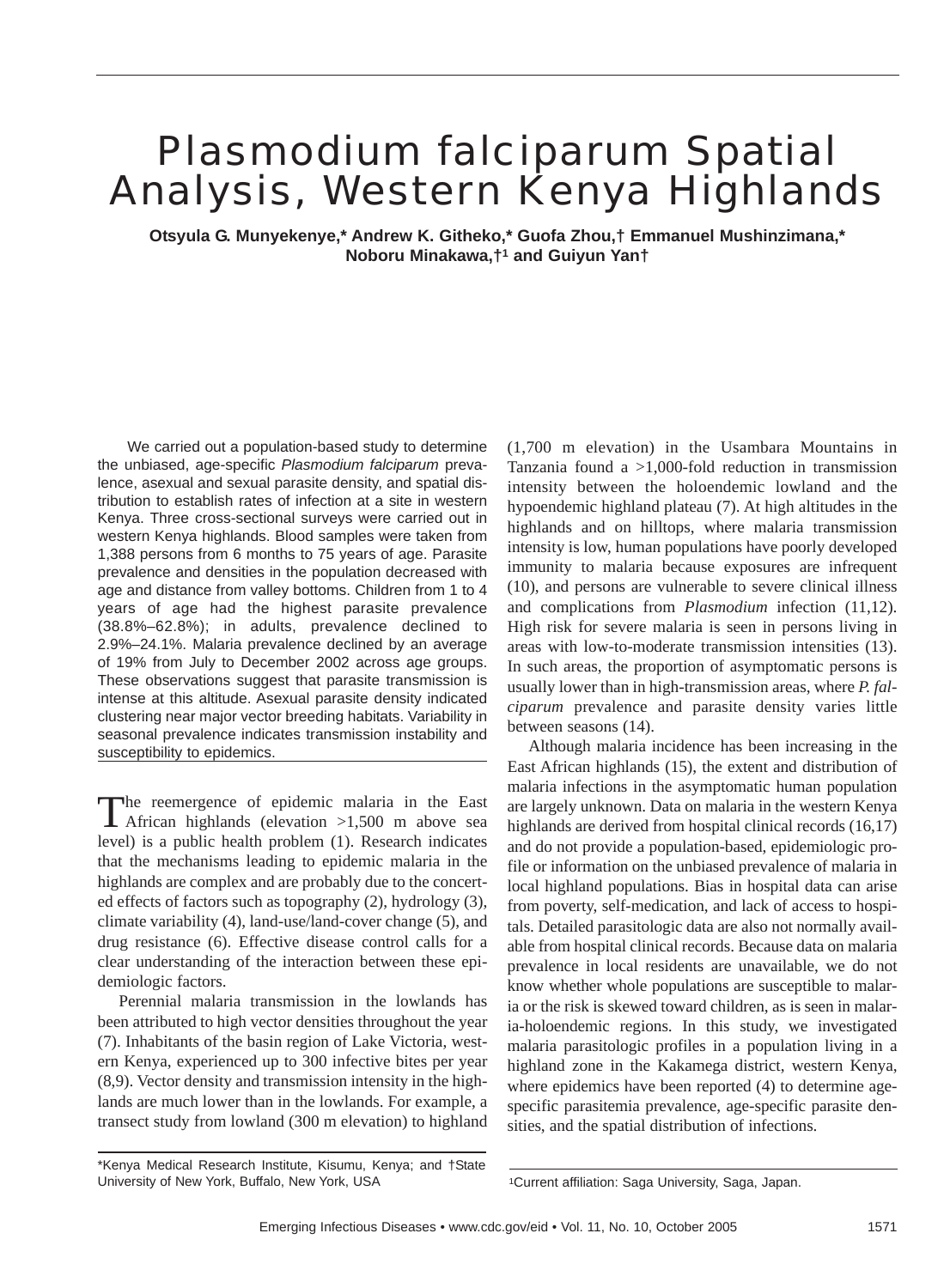### RESEARCH

# **Materials and Methods**

#### **Study Site**

The study site is located in Iguhu village (0°17'N, 34° 74′E, elevation 1,450–1,580 m above sea level), Kakamega district, western Kenya, with population  $\approx$ 11,000. This area experiences 2 rainy seasons and averages 2,000 mm rainfall per year. The long rainy season usually occurs between April and May, with an average monthly rainfall 150–260 mm, while the short rainy season usually occurs between September and October, with an average monthly rainfall 165 mm. Malaria prevalence peaks usually lag 1–2 months after the rain. The mean annual daily temperature is 20.8°C. The area has experienced extensive deforestation and swamp reclamation in recent years as a result of rapid human population growth and the demand for settlement and agricultural land; therefore, only patches of forest remain. Malaria vectors in the area are *Anopheles gambiae* sensu stricto and *A. funestus* (4,18). Maize is the principal subsistence crop, although vegetables are grown on small, irrigated plots in valley bottoms. The area is bisected by the Yala River (Figure 1); most mosquito larval habitats were found on river banks in the bottom of the valley and on the banks of streams during both dry and rainy seasons (18).

# **Study Design**

The working hypothesis was that no difference would be seen in the prevalence among various age groups and that infections would be randomly distributed. The binomial model was used to estimate the confidence interval (CI). Because the prevalence of malaria was not well known in the area, a 50% estimate, which gives the best sample size, was used for the peak-transmission season, and a 25% estimate was used for the low-transmission season. We calculated the 2 sample sizes with a 95% CI and precision level of 5%:

$$
n = \frac{z^2 (pq)}{d^2}
$$

In this equation,  $n$  is the sample size,  $z$  is the critical value of the standard normal distribution at the 5% level (1.96), *p* is the malaria prevalence estimate,  $q = 1 - p$ , and *d* is the precision level. The population size was estimated to be 3,000. The sample size obtained was 341 persons for the peak-transmission season and 263 for the low-transmission season.

#### **Study Population and Data Collection**

The study, which involved 1,388 participants, was carried out in 3 cross-sectional surveys undertaken in July 2002  $(n = 396)$ , December 2002  $(n = 283)$ , and June 2003  $(n = 100)$ 709). Peak malaria transmission occurs 1–2 months after the rainy season; thus, surveys were conducted 1 month after the rains. The short rains before December are usually not adequate to increase transmission, and this period is considered entomologically dry. Figure 1 shows the spatial distribution of residents examined for *Plasmodium* infections in July 2002. The sample size for each age group during each sampling period is shown in the Table. Adults  $(\geq 18$  years of age) were recruited into the study upon giving an informed consent; consent for children (<18 years) was provided by the participants and their parents or guardians. Scientific and ethical clearance was given by Kenya Medical Research Institute and State University of New York at Buffalo ethical review boards. Inclusion criteria were provision of informed consent, age >6 months at recruitment, and no reported chronic or acute illness except malaria. Blood samples were collected by the standard finger-prick method, and thick and thin smears were prepared on labeled slides. The thin and thick blood smears were air dried. The thin smears were fixed in methanol and stained in 4% Giemsa for 30 min with the thick smear. Two experienced technicians examined the slides under ×1,000 oil immersion to identify and count the parasite species. Random checks were carried out on the slide counts by independent microscopists to ensure quality control. Parasite density was scored against 200 leukocytes when the slide was positive; otherwise, the whole slide was carefully scanned before being declared negative. Parasite densities were converted to number of parasites per microliter of blood, assuming a leukocyte count of 8,000 cells/µL (19).

We examined the monthly malaria infection dynamics in primary school children, age 6–14, in the study area from June 2002 to June 2003, with the microscopic test. Daily rainfall data were collected by using automated weather stations (HOBO, Onset Computer Corporation, Bourne, MA, USA). These data were offloaded monthly from the weather stations.



Figure 1. Distribution of residents sampled for *Plasmodium* prevalence, Iguhu village, Kakamega district, western Kenya.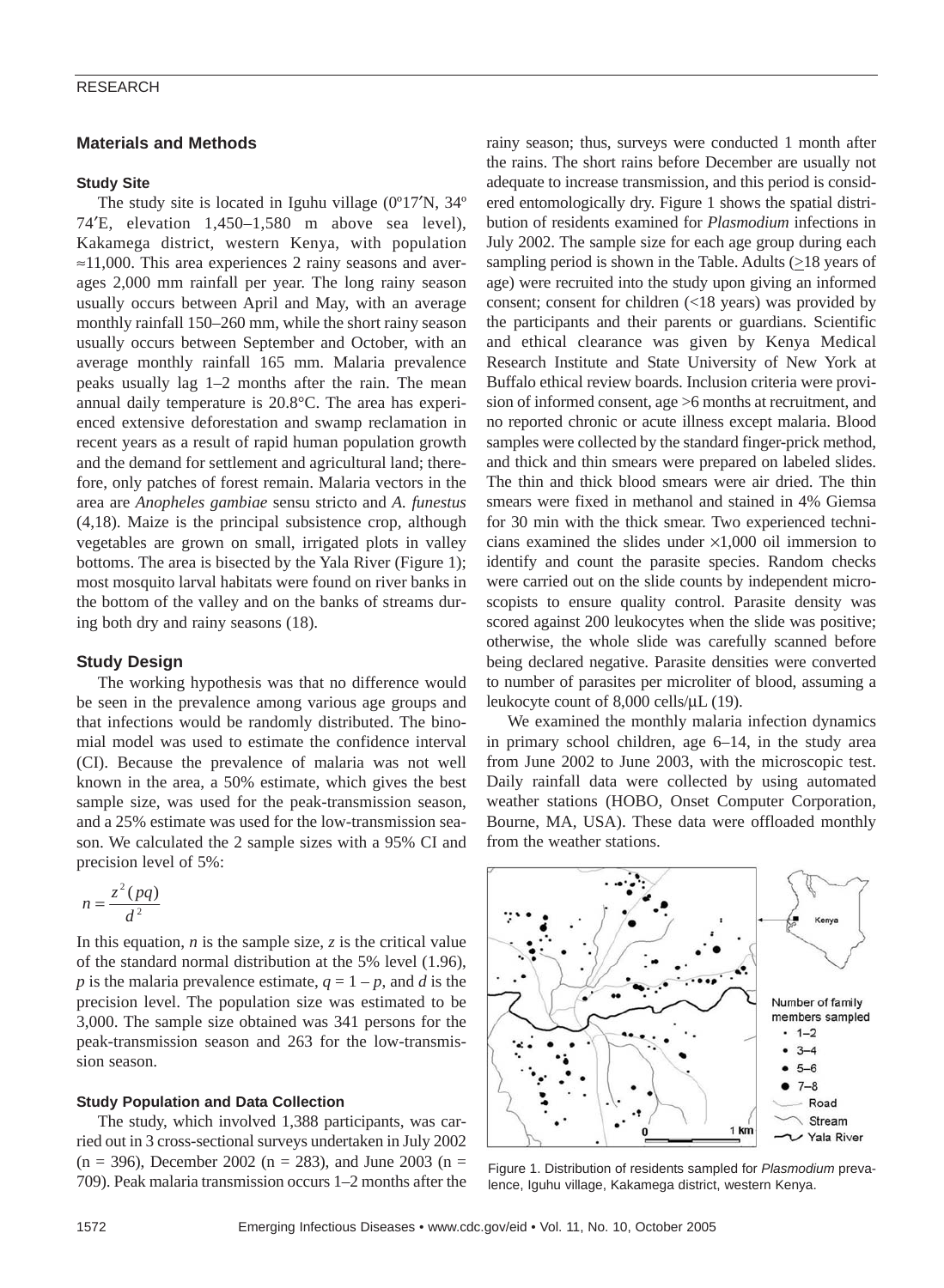| Table. Number of samples by age group and sampling occasion |           |               |           |
|-------------------------------------------------------------|-----------|---------------|-----------|
| Age group $(y)$                                             | July 2002 | December 2002 | June 2003 |
| $<$ 1                                                       | 19        | 9             | 12        |
| $1 - 4$                                                     | 35        | 54            | 79        |
| $5 - 9$                                                     | 128       | 67            | 230       |
| $10 - 14$                                                   | 129       | 54            | 243       |
| $15 - 19$                                                   | 57        | 31            | 32        |
| $>19$                                                       | 28        | 68            | 113       |
| Total                                                       | 396       | 283           | 709       |

# **Data Analysis**

 $\pm$  and the contract of the second contract of the second second second second second second second second second second second second second second second second second second second second second second second second s

Most of the homes of the participants in the prevalence survey were georeferenced by using a global positioning system (GPS) unit. A database was created with participants' names, ages, GPS location, and parasite density. Participants' names were coded for confidentiality. The relationship between *P. falciparum* prevalence and parasite density was determined across age, season, and distance to the nearest stream/valley. To examine the effects of age on parasite prevalence and infection density, ages were stratified into 6 age groups:  $<1$ , 1–4, 5–9, 10–14, 15–19, and >19 years (20). Age-specific prevalence was determined by expressing positive blood smears as a percentage of all examined blood smears; only positive slides were considered when the geometric mean parasite density was calculated for each age category. The  $\chi^2$  test was used to determine differences in prevalence among age groups for each survey. Analysis of variance (ANOVA) with logarithm-transformed parasite density was used to examine the difference among age groups and among surveys in parasite density. Nonspatial statistical analyses were conducted by using the JMP statistical package (SAS Institute Inc, Cary, NC, USA).

To determine the spatial distribution pattern of malariainfected residents, ArcView 3.3 (Environmental Systems Research Institute, Redlands, CA, USA) was used to create spatial-distribution maps of infected and uninfected participants for the 3 surveys. *P. falciparum* infections were tested for clustering by household with the global spatial statistic, the K function, weighted by parasite density (21–23) by using Point Pattern Analysis software (San Diego State University, San Diego, CA, USA). The global weighted K function, *L*(*d*), examines the spatial dependence of malaria infection by household over a wide range of scales of pattern (21). The observed *L*(*d*) function values were tested against the null hypothesis that the spatial distribution of all infected residents in the study area was random, by using 1,000 Monte Carlo iterations. Because children and adults showed significantly different prevalence and parasite density, the global spatial cluster analysis was conducted separately for the 0- to 9-year age group, the 10- to 19-year age group, and adults (>19 years old). The local spatial statistic *Gi*\*(*d*) (24) was computed to assess clustering of high parasite densities near a particular transmission source, the Yala River, where most vector breeding sites were found (18), for age groups 0–9 and 10–19 years, but not for adults because sample sizes were too small. To correct for multiple comparisons when using *Gi*\*(*d*), significance levels were determined by using Table 3 in reference (25).

#### **Results**

#### *Plasmodium* **Prevalence and** *P. falciparum* **Density**

In addition to *P. falciparum*, we found *P. malariae* and *P. ovale* in our study populations. *P. falciparum* constituted 97.1%, 94.9%, and 94.6% of malaria cases in July and December 2002, and June 2003 surveys, respectively. *P. malariae* constituted 2.9%, 5.1%, and 4.6% of malaria cases, while *P. ovale* was observed only in June 2003 (0.8%). *P. malariae* was often seen in mixed infection with *P. falciparum*. For example, 83.3% of *P. malariae* infections in July 2002 occurred with *P. falciparum*, while 50% of *P. malariae* infections in December 2002, and 81.8% of *P. malariae* infections in June 2003, were accompanied by *P. falciparum*.

*P. falciparum* prevalence varied significantly among age groups (homogeneity  $\chi^2 = 95.82$ , df = 5, p<0.001) and



Figure 2. A) *Plasmodium falciparum* trophozoite prevalence. B) Geometric mean of *P. falciparum*–infected erythrocytes per microliter of blood (error bars represent 95% confidence intervals), Iguhu village, Kakamega district, western Kenya.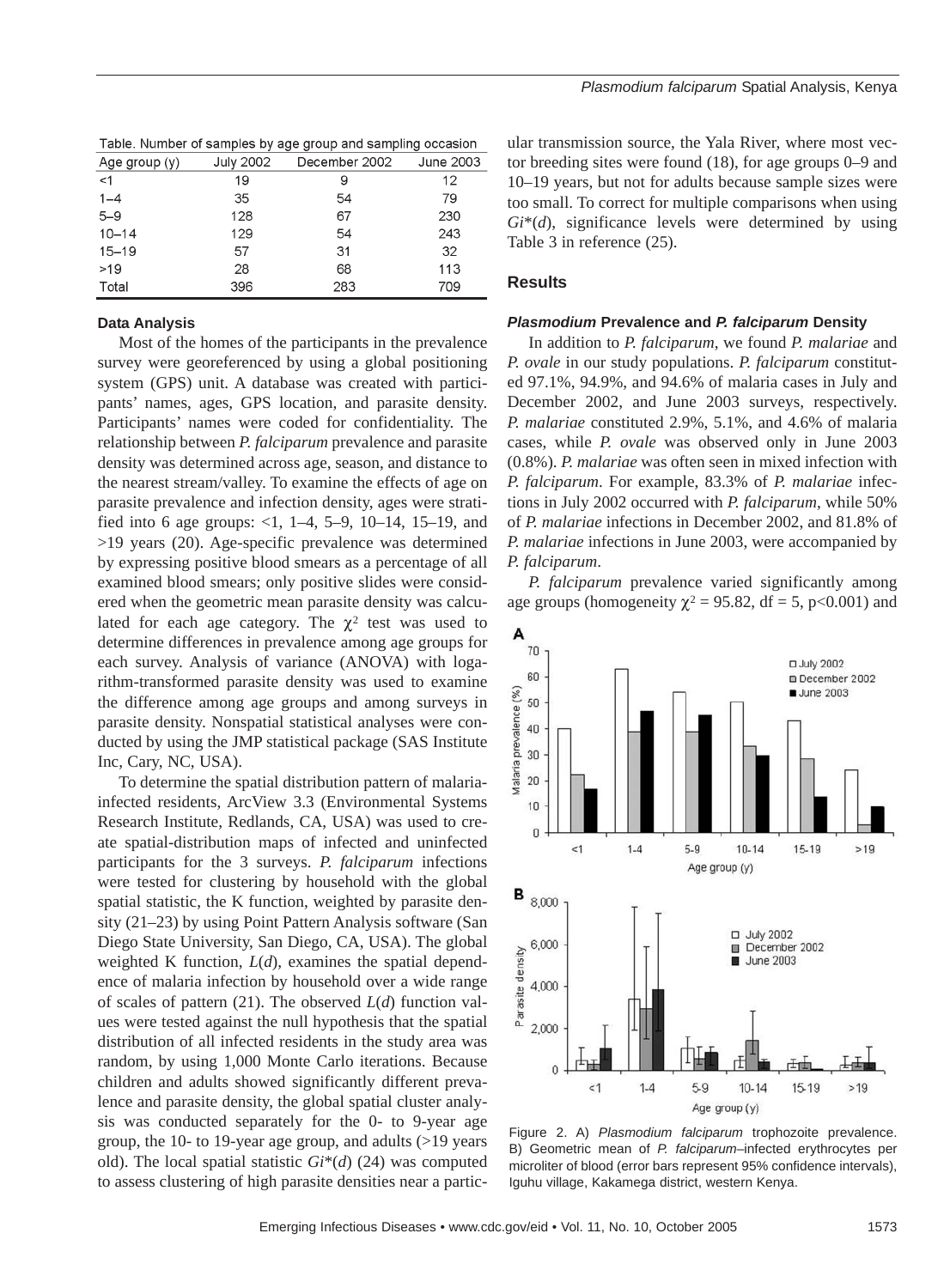#### RESEARCH

sampling months (homogeneity  $\chi^2 = 46.81$ , df = 2, p<0.001; Figure 2A). Malaria prevalence for all age groups ranged from 50.1% in July 2002 to 27.1% in December 2002. Children 1–9 years of age consistently had the highest prevalence (average 47.0%) in the 3 crosssectional surveys, while adults >19 years of age showed the lowest prevalence (average 9.5%). The mean parasite density did not vary significantly among survey months  $(ANOVA, F = 0.53, df = 2, 483, p = 0.59)$  but did vary significantly among age groups ( $F = 21.17$ , df = 5, 483, p<0.001; Figure 2B). For example, children 1–4 years of age had the highest parasite density (geometric mean of 3,469.7 infected erythrocytes/µL blood, 95% CI 2,328.0–5,171.3). This amount was >7-fold higher than the average parasite density among all other age groups (477.8 infected erythrocytes/µL, 95% CI 265.6–715.1; Tukey-Kramer HSD [honestly significant difference] test, p<0.001; Figure 2B).

#### *P. falciparum* **Gametocyte Prevalence and Density**

Overall, *P. falciparum* gametocyte prevalence did not differ significantly among the 3 surveys (homogeneity  $\chi^2$ = 1.34, df = 2, p = 0.51) or age groups (homogeneity  $\chi^2$  = 9.48,  $df = 5$ ,  $p = 0.09$ ; Figure 3A). The mean gametocyte prevalence was 2.7% (range 0%–8.3%; Figure 3A). Similarly, gametocyte density did not vary significantly among sampling occasions (ANOVA,  $F = 0.71$ , df = 2, 31,  $p = 0.50$ ) or age groups (F = 0.84, df = 4, 31, P = 0.51; Figure 3B). The geometric mean gametocyte density was 71.7 gametocytes/µL (95% CI 53.8–95.6).

During the study period (June 2002 to June 2003), malaria prevalence showed a general decreasing trend (Figure 4). However, the geometric mean parasite density varied among months. The months with peak parasite density appeared to be 1–2 months behind rainfall peaks.

#### **Spatial Distribution of Parasite Density**

The global weighted K function, *L*(*d*), was used to examine the spatial dependence of malaria infection by household over an interpoint distance of 100–1,400 m for each of the 3 age groups  $(0.6-9, 10-19, \text{ and } >19 \text{ years}).$ Figure 5 shows measures of the observed *L*(*d*) and the 95% CI plotted for various values of interpoint distance for the July 2002 survey. The spatial distribution of infections is considered evenly dispersed if the observed K function values are below the lower limit of the 95% CI, clustered if above the upper limit, or random if within the 95% CI. The weighted K function indicated that the parasite density distribution pattern was significantly different than expected under complete spatial randomness for age groups 0.6–9 (Figure 5A) and 10–19 years (Figure 5B), but was random in adults (Figure 5C). Spatial clustering for age groups 0.6–9 and 10–19 years occurred at an interpoint



Figure 3. A) *Plasmodium falciparum* gametocyte prevalence. B) Infection densities in different age groups, Iguhu village, Kakamega district, western Kenya.

distance >150 m. This pattern was consistent with 2 other surveys done in December 2002 and June 2003 (data not shown).

Local spatial clustering analysis was performed on parasite densities to determine whether higher infection densities were clustered near the Yala River, where most vector breeding sites existed. Figure 6 shows an example of local spatial clustering for age group 0.6–9 years for the July 2002 survey. We found that parasite densities were positively clustered for children living <500 m from the Yala River and negatively clustered for children residing >1,000 m from the river. That is, children living near the river had significantly higher parasite densities than would be expected in random distribution, whereas those farther away from the river exhibited significantly lower parasite densities. Clustering of parasite densities in age group 10–19 years showed a similar pattern, but fewer households had either positive or negative clustering. Similar results were found for the December 2002 and June 2003 surveys (data not shown). Therefore, the patterns of *P. falciparum* parasite density clustering, as shown in Figures 5 and 6, suggest a relationship between a house's distance from the Yala River and clustering of high parasite densities.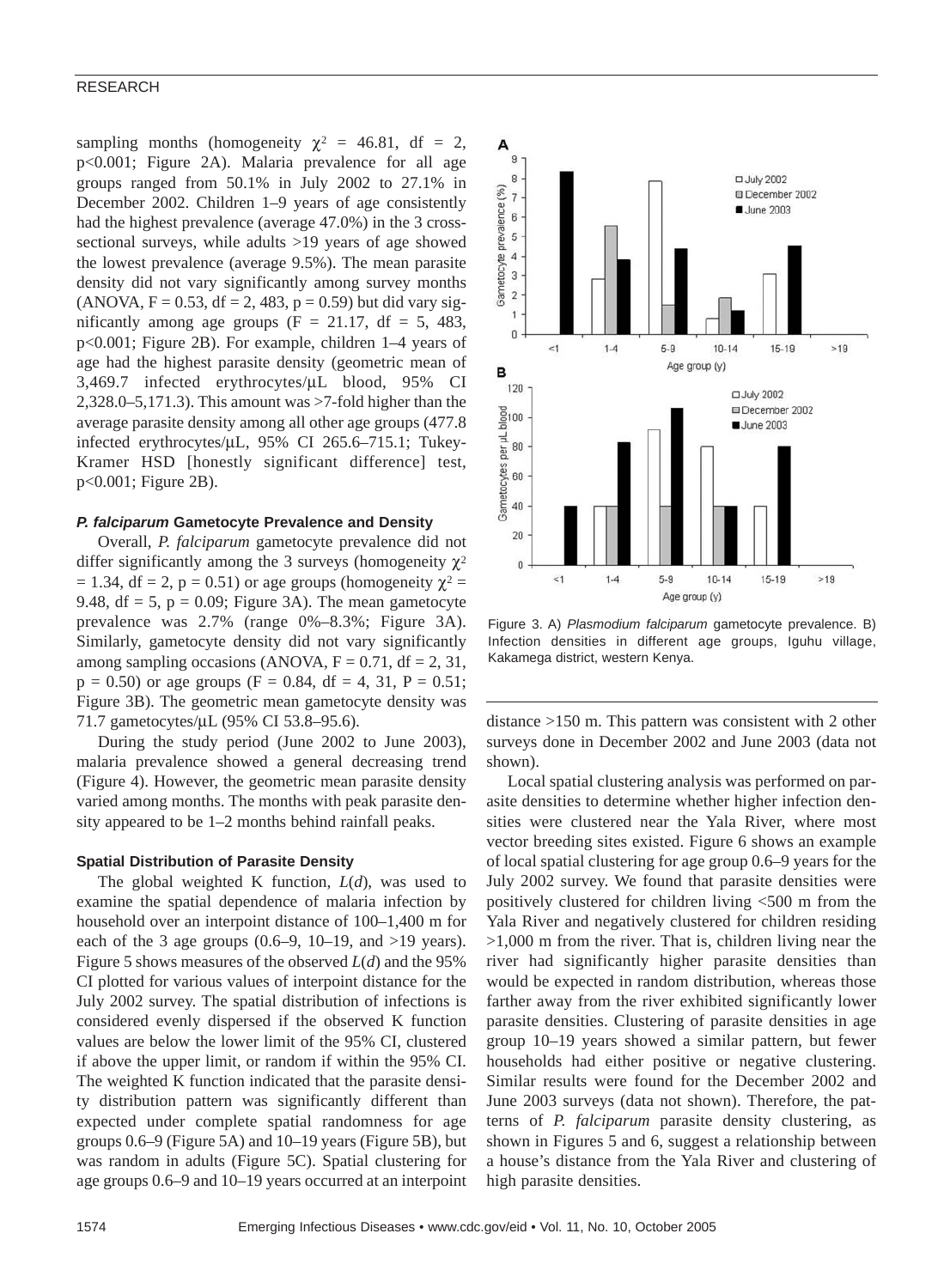

Figure 4. Dynamics of monthly rainfall, monthly (geometric) mean parasite density, and monthly *Plasmodium falciparum* prevalence.

#### **Discussion**

In this study, we found that children 1–4 years of age had a 7-fold greater number of parasites in their blood as compared to persons >5 years of age, irrespective of season. The rapid fall in parasite density as age increases suggests age-dependent immunity to *P. falciparum* parasites. The low prevalence of infections among adults further supports this notion. However, the highland topography affects drainage and the distribution of mosquito breeding habitats and therefore also affects exposure to infections. For example, 90% of adult mosquitoes in the study area were collected <300 m from valley bottoms (26). Nonuniform exposure patterns to infections as a result of topography and hydrology would lead to similar spatial immunologic profiles. Thus, within the highland human populations, varying states of transmission stability are found.

John et al. carried out an epidemiologic study at an altitude of 2,134 m in the Uasin Gishu district of western Kenya (27). They found no difference in reinfection rates between children and adults, which indicates that malaria transmission could be unstable at this altitude. Whether infections translated into clinical disease at the same rate in children and adults is not clear (28). Hay et al. (17) reported that approximately two thirds of hospital admissions in the Kisii district (elevation 1,500–1,800 m) in the western Kenya highlands were children <15 years of age. Our population-based malaria prevalence data from a village in the Kakamega district (elevation 1,450–1,580 m) indicate that children (1–4 years of age) have the highest malaria prevalence and parasite density, a condition similar to that seen in the holoendemic lowlands. Few records exist of detailed population-based parasitologic and clinical studies of malaria in the highlands of western Kenya, which is why classifying the stability of transmission is difficult. Shililu et al. (3) reported prevalence rates in asymptomatic children from 44% in the dry season to 55.4% in the wet season in Mumias, Kakamega district (≈1,500 m above sea level), western Kenya. During the 1990 malaria epidemic in the Uasin Gishu district in western Kenya (elevation

2,000 m), Some (29) reported a prevalence of 72% in the general population. In the same year, Ayisi et al. (30) observed a mean prevalence of 39.2% in the general population at the Belgut division of the Kericho district (elevation 1,800 m). Our data fall within the range observed by other investigators at similar altitudes. However, we also observed a significant interannual and seasonal variability in malaria prevalence at this highland site. The variation in parasite prevalence between the wet and dry seasons could be explained by differences in vector abundance. For example, the mean monthly anopheline vector abundances increased by 6- to 8-fold in the long rainy season compared to the dry season (26).

The prevalence of *P. falciparum* malaria in school children in the low-altitude region of Lake Victoria basin (elevation  $\approx$ 1,200 m) adjacent to the highlands reaches >80% (31–34), which is much higher than malaria prevalence in



Figure 5. Results of weighted K function analysis on the global spatial clustering of *Plasmodium falciparum* infection intensities in Iguhu for age groups A) 0–9 years, B) 10–19 years, and C) >19 years in the July 2002 survey. The solid line is the observed value of the test statistic *L(d)* at a given distance *d*, and dashed lines indicate 95% confidence intervals.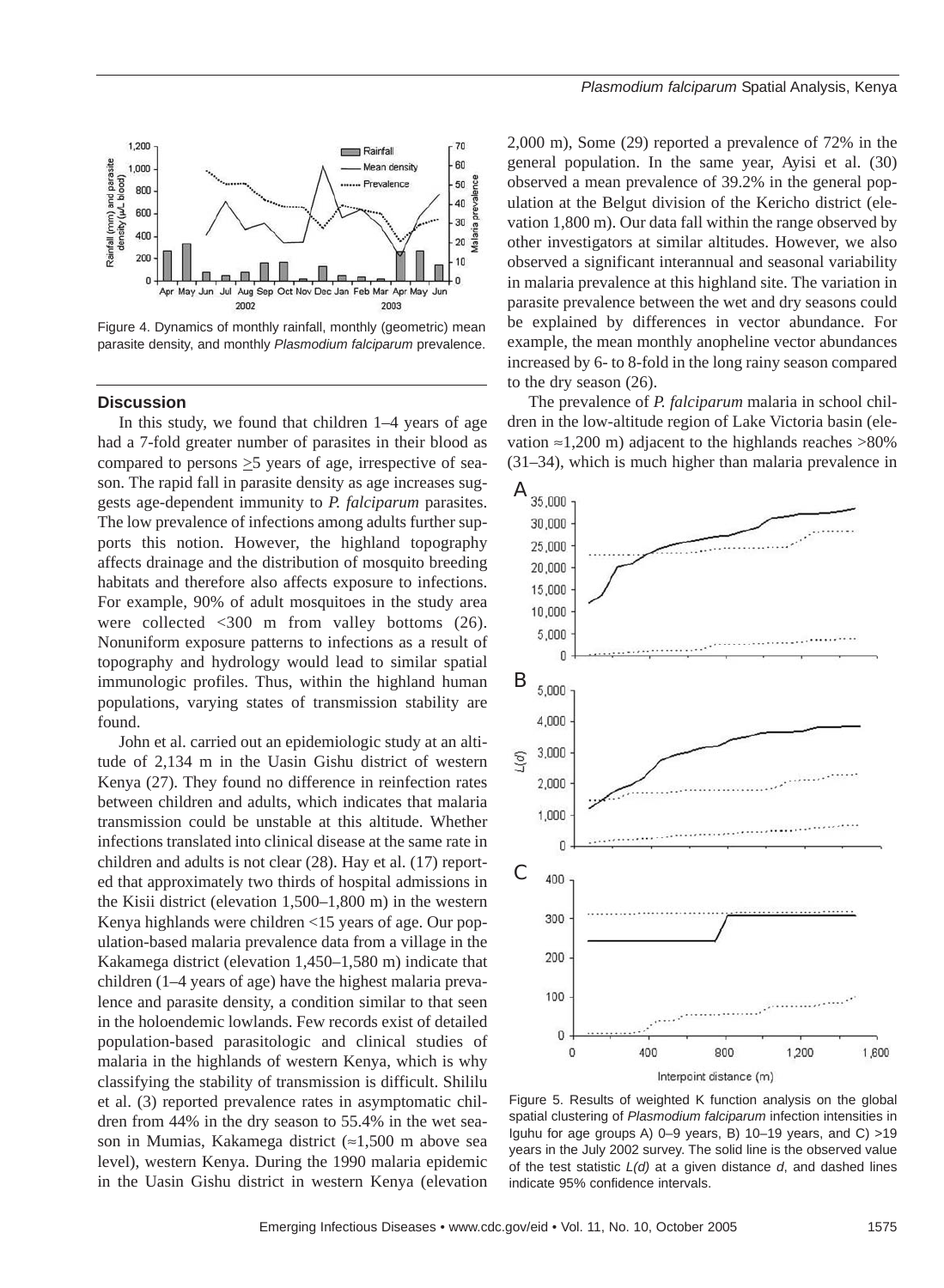#### RESEARCH



Figure 6. Significant clustering of *Plasmodium falciparum* infection intensities in Iguhu village for children 0–9 years of age.

the highlands. Therefore, in the highlands, a high proportion of residents was susceptible to infection and clinical disease. Under conditions of hypertransmission, outbreaks and epidemics would result because medical facilities would be unable to cope with the number of persons affected. Malaria instability in this area is related to the proportion of susceptible persons and the variability in transmission. Children 1–4 years of age had the highest parasite densities in their blood; after 5 years of age, densities dropped dramatically. The low prevalence of infections in adults suggests that these persons have developed some degree of immunity as a result of lifelong exposure.

The mean parasite density observed in the 1- to 4-years age group at Iguhu was similar to that observed in the <1 year age group in the lowlands (32), which suggests immunity develops more slowly in the highlands. Still, older persons had 7-fold lower parasite loads, which indicates functional, age-dependent immunity.

The age-specific profiles of gametocyte prevalence in the highland site were much lower than those observed in the lowlands; e.g., infants (1–9 months) had a prevalence of 86% in the lowlands, while in the highlands prevalence in this group was 2.9%. Children 5–9 years of age had the highest rate of infection with gametocytes (4.9%) at Iguhu, which is comparatively lower than that reported in the lowland (40%) for the same age group (32). The reservoir of malaria infections in the highlands is much lower than in the lowlands. For example, Ayisi et al. (30) reported a mean gametocyte prevalence of 1.8% in the Kericho district in the western Kenya highlands, while we observed a mean gametocyte rate of 2.8% in the Kakamega district. By contrast, Githeko et al. (32) reported a gametocyte prevalence of 39.1% during the rainy season in the Kisumu district and a rate of 10.8% in the dry season in the Suba

district (35). Similar to observations made in the lowlands (32), the mean gametocyte density in highland residents did not vary significantly among age groups. Compared to what was seen in the lowlands, the proportion of persons carrying gametocytes (the infectious reservoir) in our highland site was 5- to 100-fold less, which suggests a weak transmission system in the highlands.

Spatial analysis of asexual parasite densities indicated clustering in relation to distance from major larval breeding habitats and in relation to age. This phenomenon was not observed in persons living >1,000 m from major breeding sites, which suggests that the rate of parasite transmission may be higher closer to major breeding habitats. This finding is consistent with the spatial distribution of indoor resting vector densities in the area. Our results are consistent with the fact that the risk of malaria is strongly associated with distance from breeding sites (36,37).

This cross-sectional study in a highland site where malaria epidemics have been reported in the past shows that transmission is intense, particularly after the rainy season, but variable with regard to season and distance from major mosquito breeding habitats. The risk of infection is highly variable within the site, and subsequently, the stability of transmission may reflect this variability. A large host population is available for infection before periods of hypertransmission. Although the population has a functional age-dependent immunity to malaria, as indicated by parasite densities, its development is slower than that found in the holoendemic lowlands, which suggests that this population may be more susceptible to malaria infections and more prone to epidemics compared to the lowland populations.

#### **Acknowledgments**

We thank all the participants in the study and the technical assistance of J. Otete, C. Okoth, S. Apopo, and J. Maritim.

This article is published with permission of the Director of Kenya Medical Research Institute. The work was supported by NIH grants R01 A150243 and D43 TW01505 (to G.Y.).

Mr Munyekenye is a research associate at the Center for Vector Biology and Control Research, Kenya Medical Research Institute, Kisumu, Kenya. His research focuses on malaria parasite ecology and vector-parasite interactions.

#### **References**

- 1. Githeko A, Clive S. The history of malaria control in Africa: lessons learned and future perspectives. In: Ebi K, Smith J, Burton I, editors. Integration of public health with adaptation to climate change: lessons learned and new directions. London: Francis and Taylor; 2005.
- 2. Balls M, Bodker R, Thomas C, Kisinza W, Msangeni H, Lindsay S. Effect of topography on the risk of malaria infection in the Usambara Mountains, Tanzania. Trans R Soc Trop Med Hyg. 2004;98:400–8.